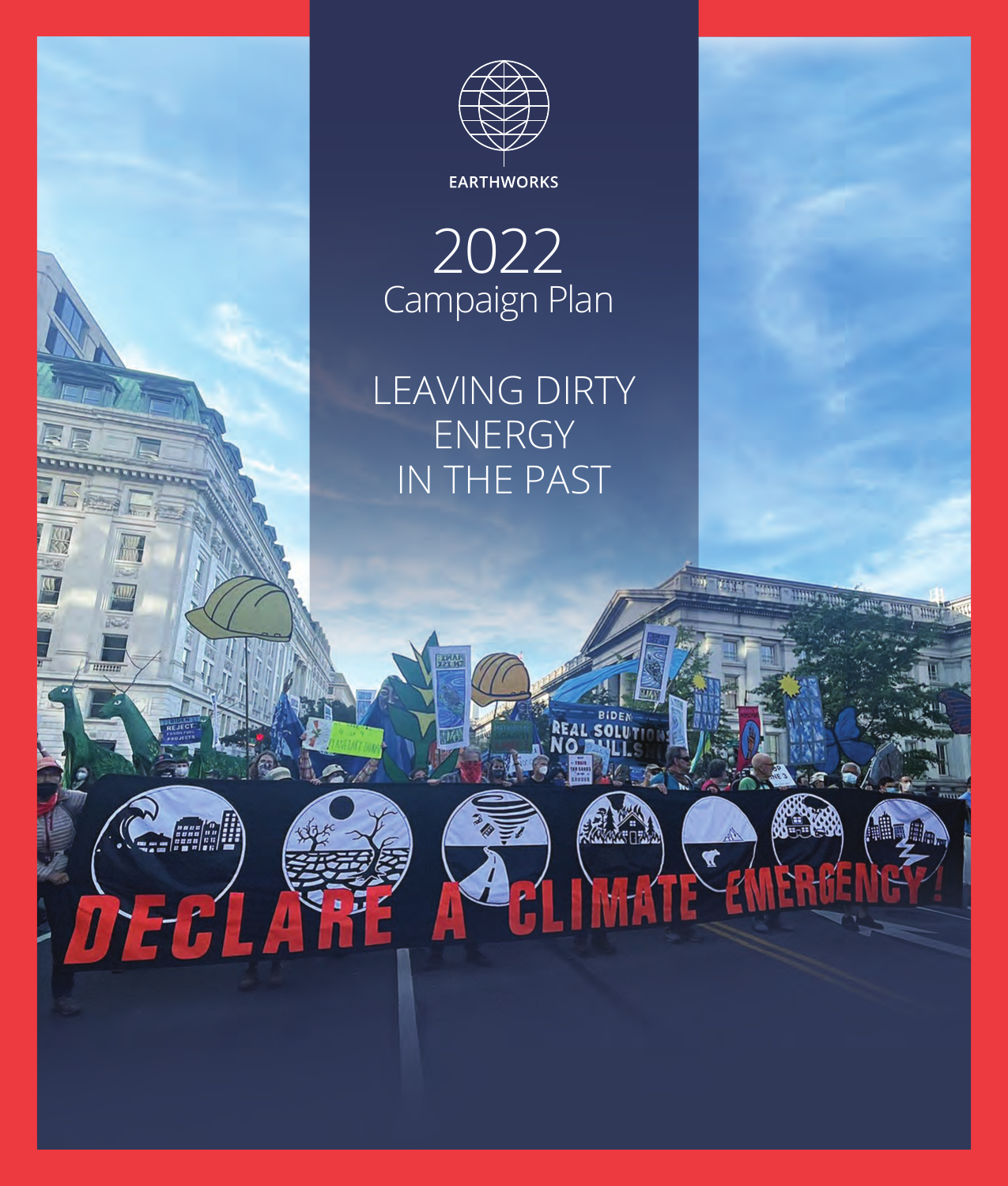### **Runaway greenhouse gas emissions have resulted in more frequent climate disasters and extreme weather.**

The worst is yet to come unless we transform our energy system from fossil fuels to renewables. Leaving oil and gas in the past will not only slow climate change, it can also lead to a more just and inclusive democratic future — if we do it right.

**It is time to increase the pressure on decision makers at all levels to speed the transition to renewable energy while seeking justice for those most harmed by extractive industries.** By working hand-in-hand with people on the frontlines, Earthworks is helping build a diverse and powerful movement for a clean energy future where no one is left behind.

**In 2022, let's get closer to leaving dirty energy in the past and creating a just and sustainable clean energy future. Here's how:**

#### Reduce Methane Emissions 0

While more policymakers recognize the urgency of the climate crisis, they are still slow to take actions that will make a real difference. Methane, though 86 times more powerful at warming than carbon dioxide, is also much shorter lived in the atmosphere. Strong federal methane policies can buy more time to avoid the worst future climate impacts.

- The Biden Administration must take bold actions, such as *declaring a climate emergency, restricting drilling and fracking, stopping oil and gas exports, and eliminating fossil fuel subsidies*.
- The Clean Air Act must be used to *reduce methane pollution 65% by 2025* through eliminating regulatory loopholes and giving communities more power to monitor emissions.
- President Biden and state governors must make *concrete climate commitments with realistic roadmaps* to improve air quality and ensure environmental justice.

#### **But rules aren't enough.**

People living near oil and gas operations bear an unfair burden of pollution. Fossil fuel influence leads to lax regulation and poor enforcement. Seeing methane pollution first-hand and hearing directly from the people most impacted spurs action in the public interest.

- **Earthworks is partnering with** frontline communities to *end new permitting of drilling and fracking* in their neighborhoods.
- Optical gas imaging (OGI) cameras reveal the air pollution on active and abandoned oil and gas sites. These emissions harm people's health and accelerate climate change. *Seeing this pollution at its source has a huge impact on decision makers and the media, who can no longer deny the problem*.

**PHOTOS LEFT–RIGHT: Flaring in Texas. Earthworks records pollution at a well site. Aerial view of oil and gas wells near Midland, Texas.** Photo by EcoFlight.

- **Regulators are failing to protect** the public. They need the budget and staffing to hold operators accountable. *Earthworks is pressing policymakers in Colorado, New Mexico, and Pennsylvania for more effective regulations and enforcement.*
- Texas has failed to protect the public, putting fossil fuel industry profits above all else. *Earthworks is ratcheting up the pressure on Texas* regulators to do their jobs and state officials to stop giving the fossil fuel industry a free pass to pollute.
- **Investors and insurers need** to hold fossil fuel companies accountable. Dishonest greenwashing campaigns delay real climate action. Voluntary commitments are not reducing emissions. *Using research, OGI videos, and the media, we are calling out companies whose rhetoric and actions do not match.*





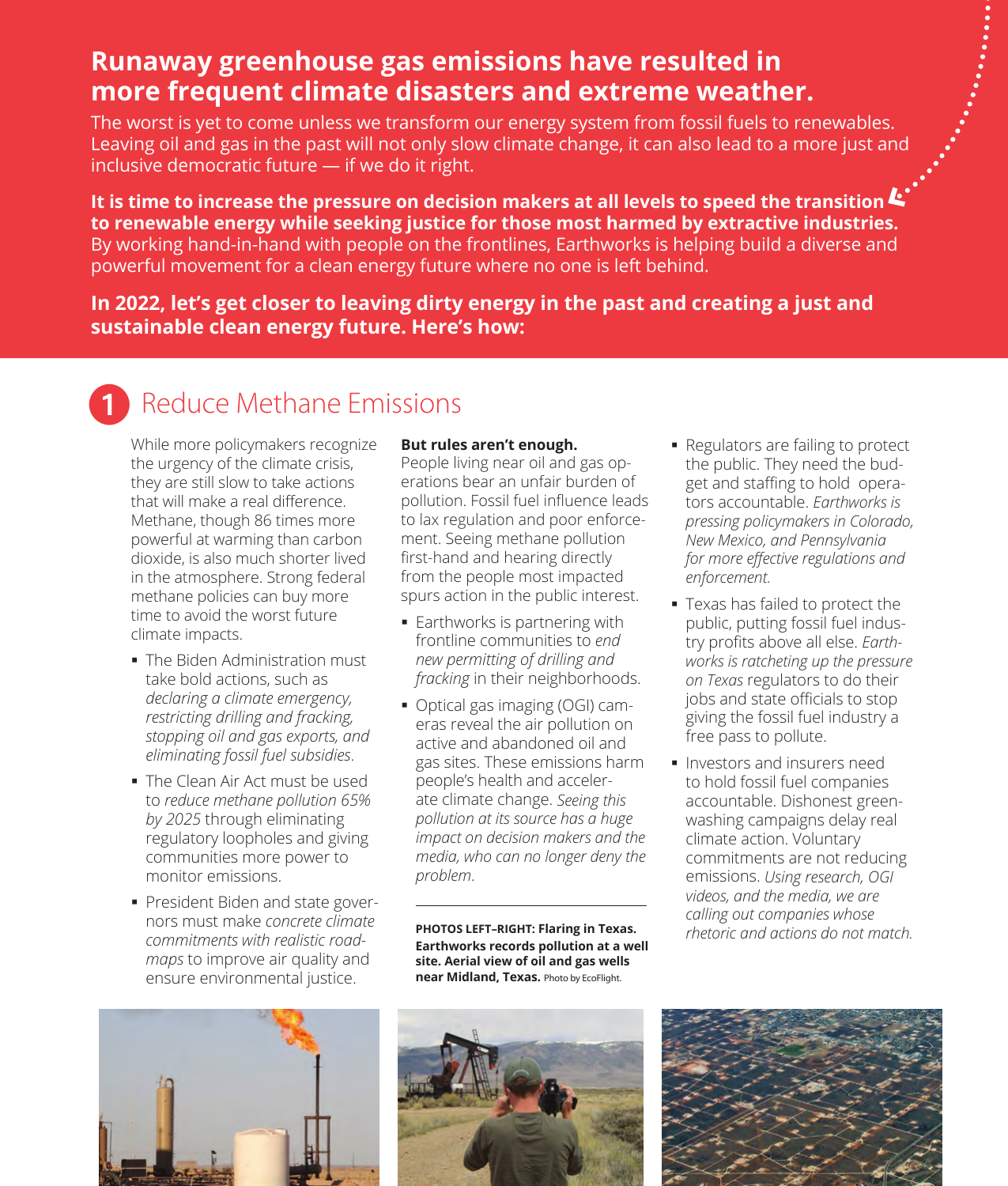# 2 Prevent New Fossil Fuel Infrastructure

Oil and gas use must decline rapidly in this decade to meet climate goals. Investing billions in new production, pipelines, export terminals, and petrochemical plants would lock in more fossil fuel consumption globally for decades to come, no matter how much consumption is reduced domestically. The threat to communities' health could grow even greater, especially for people who have been historically marginalized, most often Black, Indigenous, and other people of color:

- **Federal policies must limit new oil** and gas processing and export facilities and *prioritize renewable energy infrastructure and community consent.*
- **Earthworks provides strategic** support to successfully oppose projects such as Formosa Plastics' complex in St. James, Louisiana,

where activists have prevented permits and investors are walking away.

• Opposition is building against the Sea Port Oil Terminal, GulfLink, and Max Midstream crude oil pipeline and export facilities proposed along Texas' Gulf coast.

#### Make Clean Energy Clean, Just, and Sustainable 3

Batteries and other technologies that make a fossil-free future possible are made from minerals like lithium, cobalt, copper, and nickel. New mining should be the last resort to supply these minerals, not the first. To avoid repeating the mistakes of the past and build a sustainable minerals economy:

- The Biden administration should *embrace alternatives to new mining*, such as reuse, recycling, reduction, and substitution.
- **U.S. mining laws and regulations** must be reformed, including *updating federal regulations* in the National Environmental Policy Act, Clean Water Act, and Superfund (CERCLA), while *Congress should pass Earthworks' 1872 Mining Law reform bill.*
- **More companies must** join the automakers and Silicon Valley companies that have adopted *responsible mineral sourcing standards.*

Learn about our work to build a clean energy future at earthworks.org/MCECJE

**Standards must be put in place to** change mining company practices worldwide. Earthworks is *promoting strong global standards* through the European Union's battery regulations, the Institute for Responsible Mining Assurance, and the Global Tailings Management Institute. *Investors and insurers must refuse to invest in projects that do not adopt high standards.* **Laborers wash** 

**copper in the Democratic Republic of the Congo.** Photo by Fairphone, Creative Commons

**Charging an electric car.** Photo by stock.adobe.com/ seksan94



#### Stop Destructive Mining 4

Mineral prices are rising due to increased demand, which leads to more mining. Mining puts communities' rights and nature at risk:

- On U.S. public lands, especially those sacred to Indigenous people, mining proposals threaten Montana's Cabinet Mountains Wilderness; Alaska's Central Yukon, Bristol Bay, and Gates of the Arctic National Park; California's desert ecosystems; Nevada's Thacker Pass; and Arizona's Oak Flat in the Tonto National Forest.
- **In Guatemala, Peru,** and Mexico, communities are fighting long-standing battles against unwanted gold and silver mines.
- **In Brazil, Dominican** Republic, and Serbia, irresponsible mine waste disposal risks disaster for nearby residents.
- **In Indonesia, Norway,** and Papua New Guinea, laws don't prevent mine waste dumping in oceans.
- Deep sea mining proposals threaten the world's largest and little understood ecosystem.

Photos: Stock.adobe.com. Llamas by Jess Kraft • Indonesian reef by Parnupong Norasethkamol.